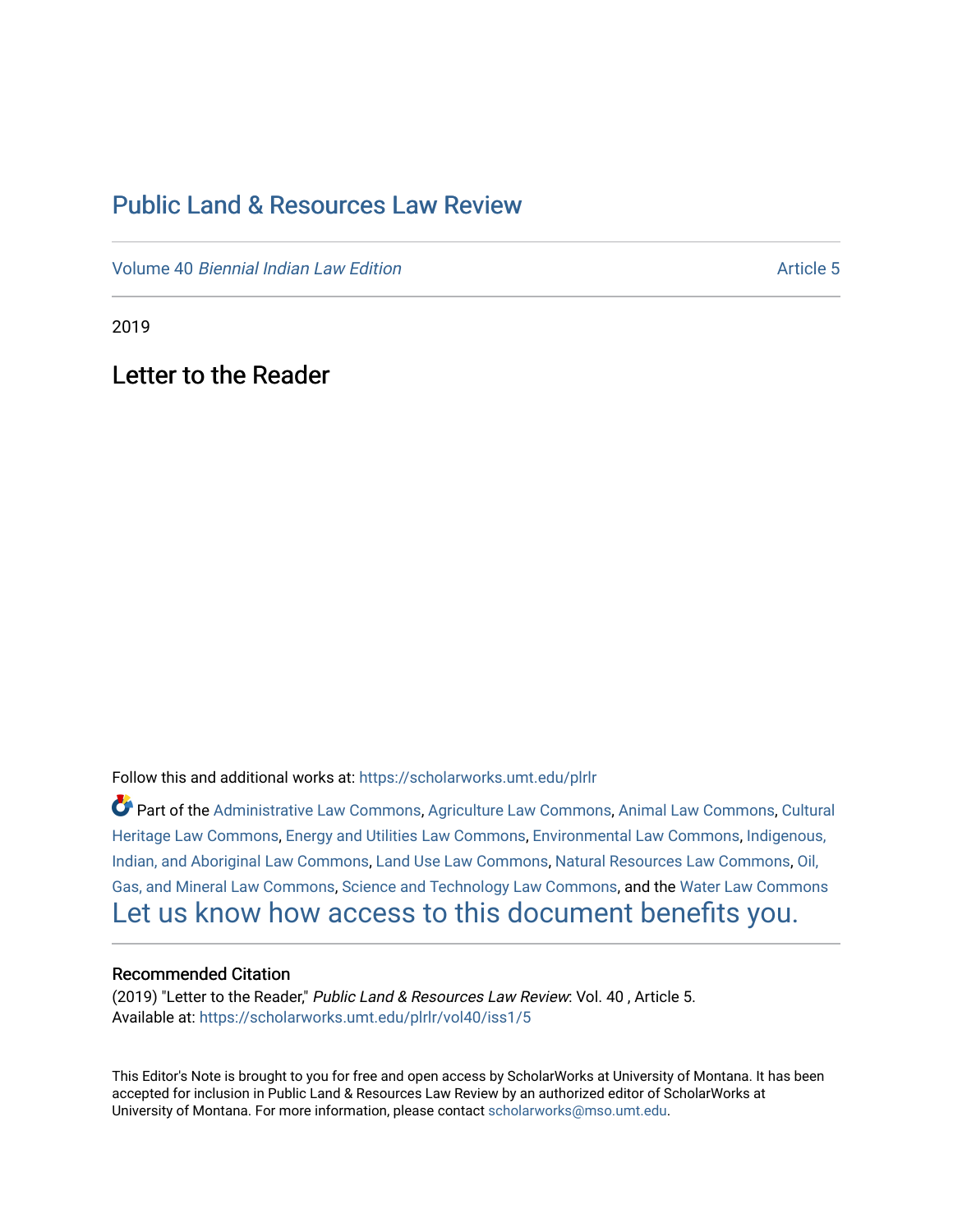

Dear Public Land & Resources Law Review Reader,

In this  $40<sup>th</sup>$  volume of the Public Land & Resources Law Review, the editorial board and staff are excited to present a range of articles dedicated to a topic of critical importance to the American West and deeply wound into our law review origins: federal Indian law. Our journal has a rich history at the University of Montana of pursuing legal topics related to Indian law—a legacy that began with Margery Hunter Brown. Known as a teacher, advocate, and civic leader, Margery Brown was the founding faculty advisor of both the Public Land & Resources Law Review and the Indian Law Clinic; two institutions created to improve tribal justice through scholarship and legal practice. Margery Brown's legacy continues to inspire our law review and the community as a whole.

This year's edition is dedicated to Professor Maylinn Smith, a valuable member of the School of Law faculty for 25 years. Spring 2019 marked Professor Smith's final regular academic semester of teaching as she will move on to pursue new opportunities. A 1987 graduate of the School of Law, Professor Smith has dedicated her legal and teaching career to championing Margery Hunter Brown's memory and legacy. During her time at the School of Law, Professor Smith took on many different roles in the spirit of service, from supervising the Margery Hunter Brown Indian Law Clinic, serving as Clinic Director, advising the Native American Law Student Association (NALSA), and coaching the NALSA Moot Court team, to teaching Indian law classes on a variety of topics and mentoring both Native and non-Native students. Professor Smith fulfilled each commitment under her charge with her signature no-nonsense sensibility and her capacity to motivate students to be of service to others through hard work and discipline has influenced every student who has had the pleasure of knowing her.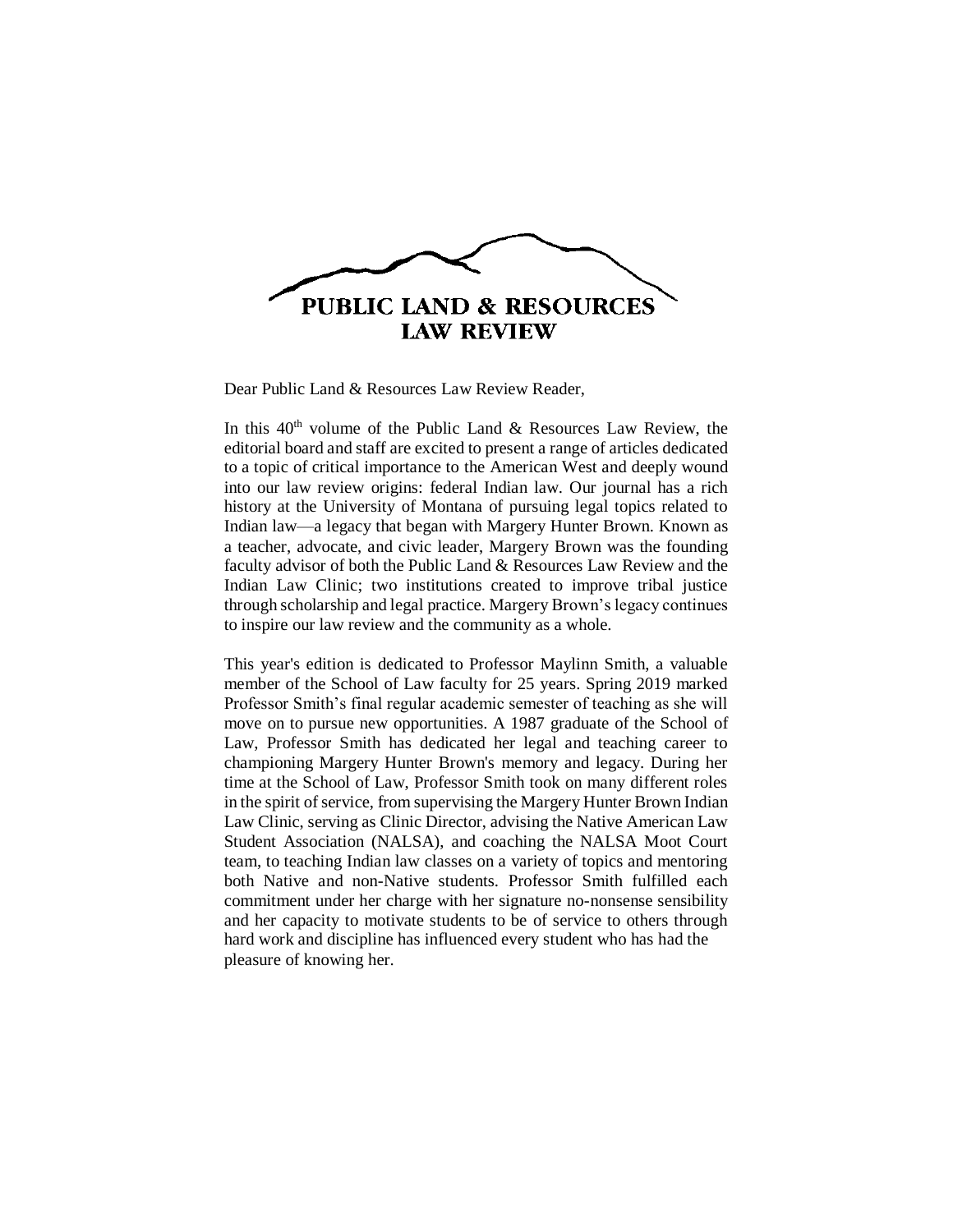Outside of the law school, Professor Smith has long been committed to working with and on behalf of Indian tribes located within the boundaries of present-day Montana and beyond. Among her many roles in doing so, she served as Chief Judge of the Appellate Court for the Fort Peck Tribes, served on the Blackfeet Nation's appellate court, acted as legal advisor to the Salish and Kootenai Tribal Court, and provided numerous trainings, seminars, and other assistance to these and other tribal courts. As reporter for the Native American Liaison Committee of the National Conference of Commissioners on Uniform State Laws, Professor Smith also played a key role in drafting a model secured transaction code for tribes and has worked on a variety of other individual tribal code projects and related legal matters. Perhaps most importantly, Professor Smith has been a leading proponent of the Indian Child Welfare Act and her advocacy in that arena has secured important court victories and legislative changes, especially here in Montana. Professor Smith's valuable insights, knowledge, and dedication to her students represented Margery Hunter Brown's lasting influence. The law school will miss Professor Smith immensely as she carries on that important legacy through her future advocacy and work beyond our classrooms and clinics.

The Public Land & Resources Law Review is a place-based publication. Our mission is to support scholars and practitioners as a catalyst for research, publication, and engagement on important issues in public lands, natural resources, environmental, and Indian law. We are fortunate that our place—Montana—embodies, as legal scholar Charles Wilkinson suggested: "distinctly western bodies of law." Our journal's mission transcends international, state, and tribal borders.

This edition explores the legal realities of Canada's First Nations; presents a challenge to place-based hunting rights; provides an in-depth look at the current land-into-trust process for tribes; and examines the Osage history and relationship with energy development. We are proud to include remarks from the Honorable Justice Russell Brown of the Supreme Court of Canada, which he presented in April of 2018 at our law school. He generously shared his experience and breadth of knowledge on Canada's First Nations and the similarities between American Indian law and Canadian jurisprudence.